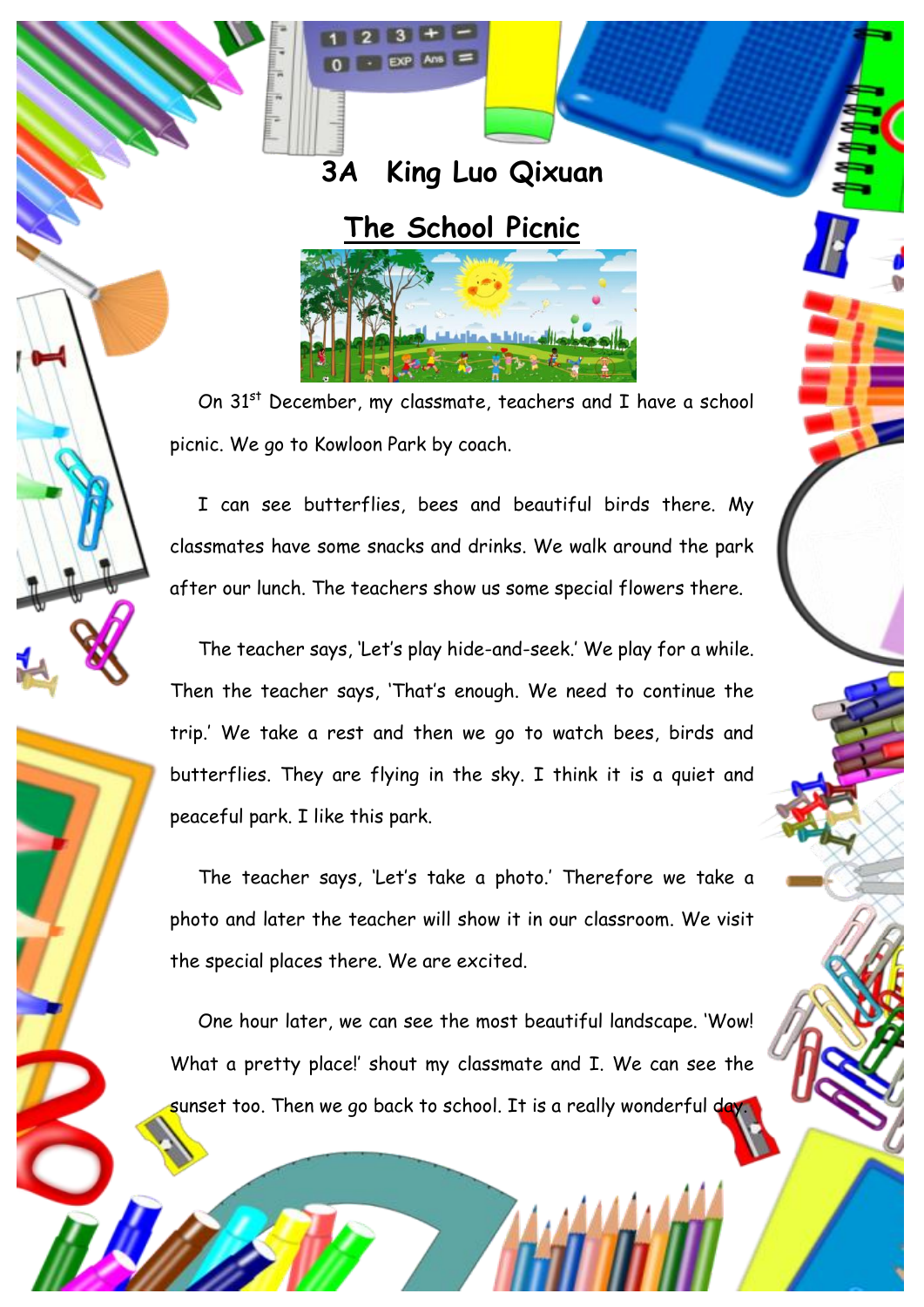## **3B Oscar Tsang Hing Tsz**

 $3 + -$ 

- EXP Ans

## **Happy Open Sandwich**

We need:

a tomato, some mushrooms, some cheese, a slice of bread

Steps:

- 1. First wash the tomato and mushrooms.
- 2. Then cut the tomato, cheese and mushrooms into small pieces.
- 3. Put them into a bowl.
- 4. Next put the tomato, mushrooms and cheese on the bread.
- 5. Finally put the bread into the oven and take it out after 5 minutes.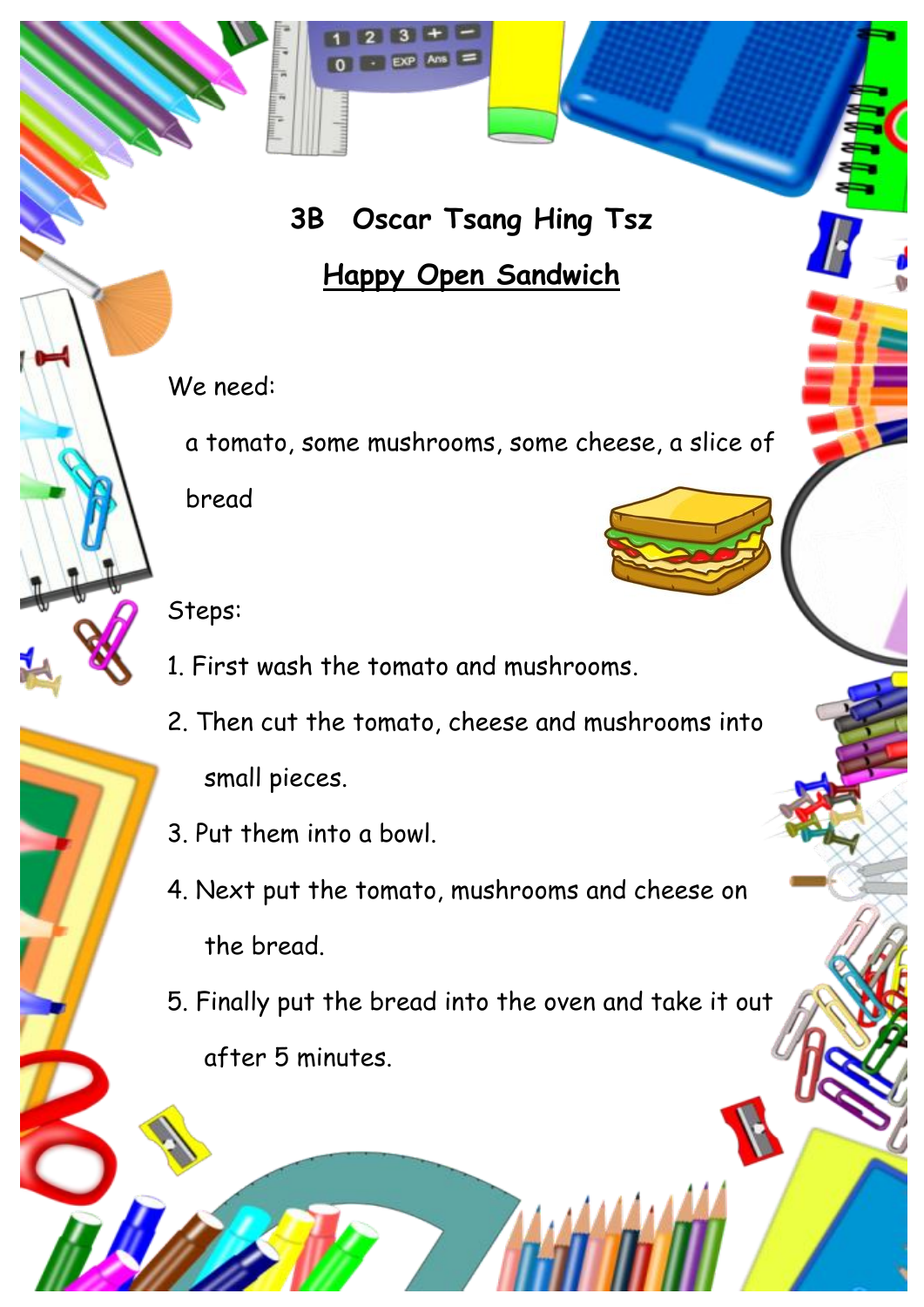### **3C Muzuki Tang Hau Ki**

 $\mathbf{R}$ 

 $EXP$  Ans  $=$ 

#### **A Birthday Present**

 On Saturday, Winnie and Joe want to buy a present for David because it's his birthday.

 They go to the toy shop. Winnie says, 'How much is the toy car?' The shopkeeper says, 'The toy car is fifty-five dollars.' The children do not have enough money. They feel unhappy.

In the end, they go away because they don't have enough money to buy the toy. They feel very sad.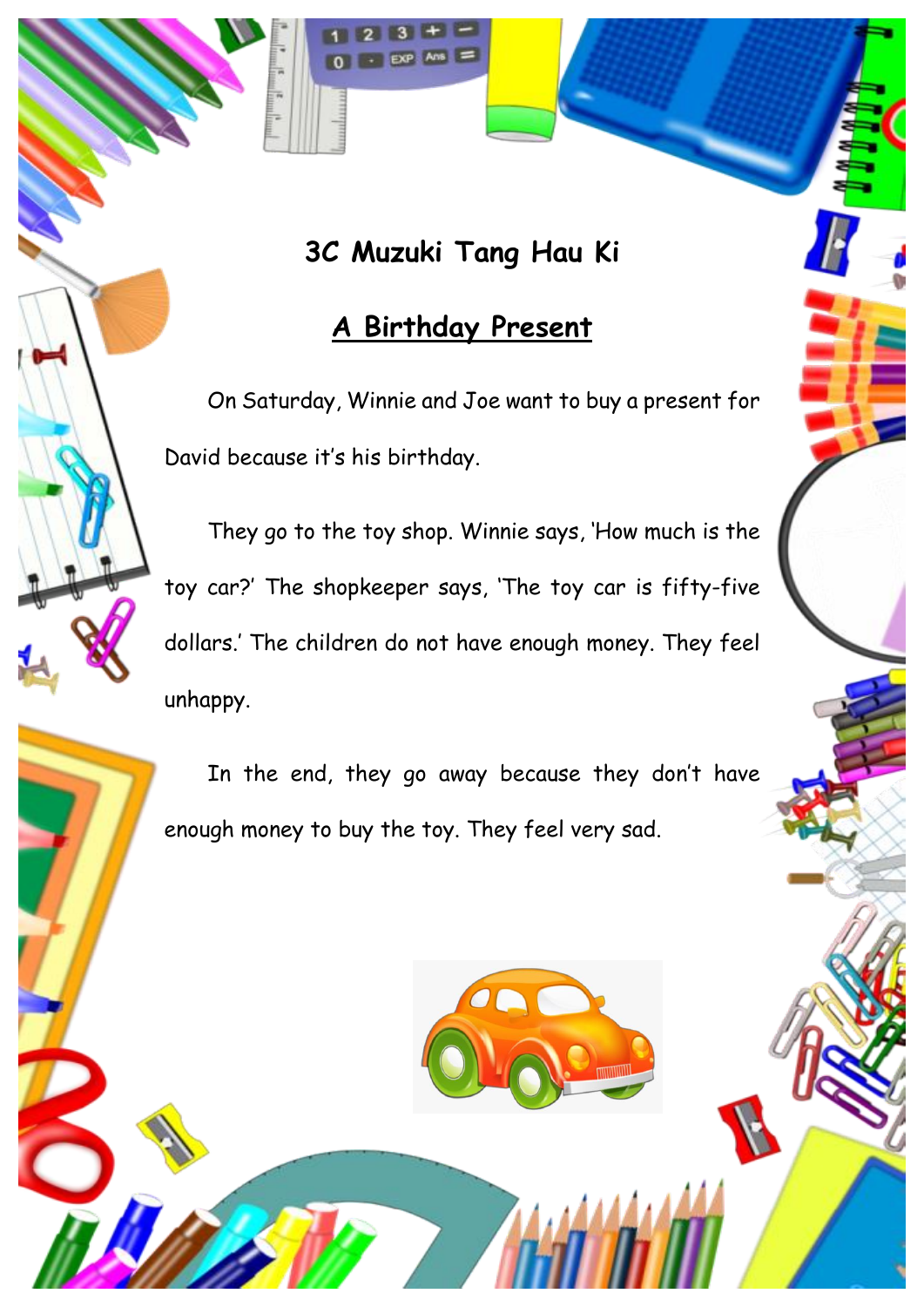# **3D Achilles Lui Ka Lok**

 $3 + EXP$  Ans  $=$ 



**The Town Mouse and the Country Mouse**

 In the morning, Joe visits Jimmy in the town. Joe and Jimmy are happy.

 At twelve o'clock, Joe and Jimmy are hungry. They want to eat some food.

 They go to McFred's Fast Food Shop to eat hot dogs. They love the hot dogs.

 One week later, Jimmy wants to go to McFred's Fast Food Shop again. Joe says, 'I don't want to go to McFred's Fast Food Shop again! I don't feel well.'